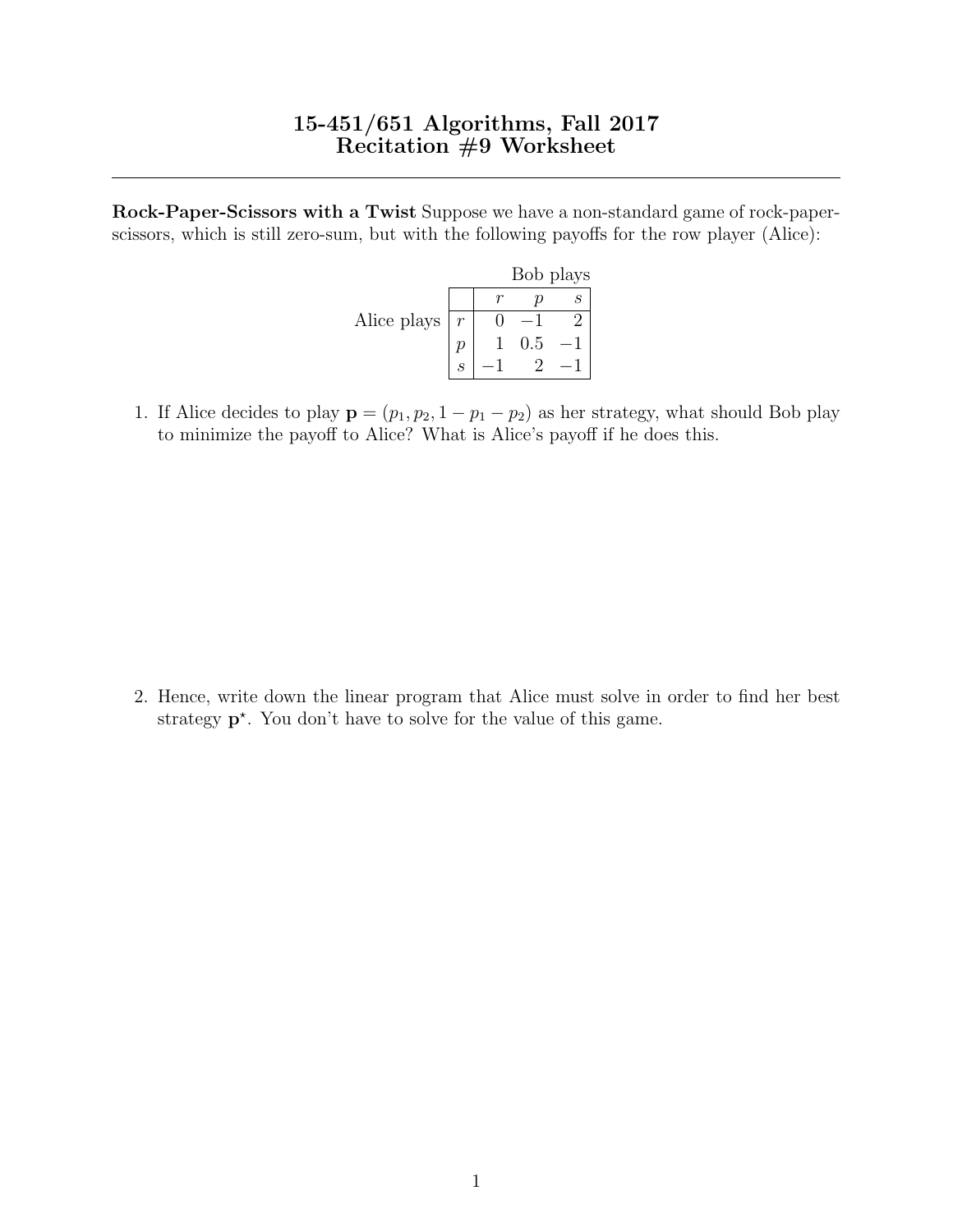Coding up shortest paths as an LP: You can code up the  $s-t$  shortest-path problem as an LP. The input is a directed graph G with edge weights  $w(e) \geq 0$ , start node s, and a target t. We want to find a path from  $s$  to  $t$  of least weight.

1. What are the variables? Suppose we have a variable  $d_v$  for every vertex v, representing its distance from s. What are the constraints you should write?

2. The objective? We claim it is *maximize*  $d_t$ . Why does this make sense?

Coding up shortest paths as an LP (Approach II): Have a variable  $x_e$  for each edge e, with constraints that  $0 \leq x_e \leq 1$ . (Think of  $x_e = 1$  meaning we use that edge, and  $x_e = 0$  meaning we don't, but of course the LP might assign fractional values.) Our goal is to minimize  $\sum_{e} w(e)x_e$ , subject to:

- One unit of "flow" leaves  $s: \sum_{e=(s,v)} x_{sv} = 1$
- One unit of "flow" enters  $t: \sum_{e=(v,t)} x_{vt} = 1.$
- For all  $v \notin \{s, t\}$ , we have flow-in = flow-out:  $\sum_{e=(u,v)} x_{uv} = \sum_{e=(v,u)} x_{vu}$ .

This is a min-cost flow (send 1 unit of s-t-flow with least cost). You can put edge-capacity 1, but since we send only 1 unit of flow, the capacity constraints don't matter.

1. Solve the LP to get an optimal solution. If we get back an integer solution (i.e., if  $x_e \in \{0, 1\}$ ) for each edge e) argue that the edges with  $x_e = 1$  give a shortest s-t path.

2. Suppose the optimal LP solution returns a fractional flow. Argue that any flow-carrying path from s to t is a shortest path.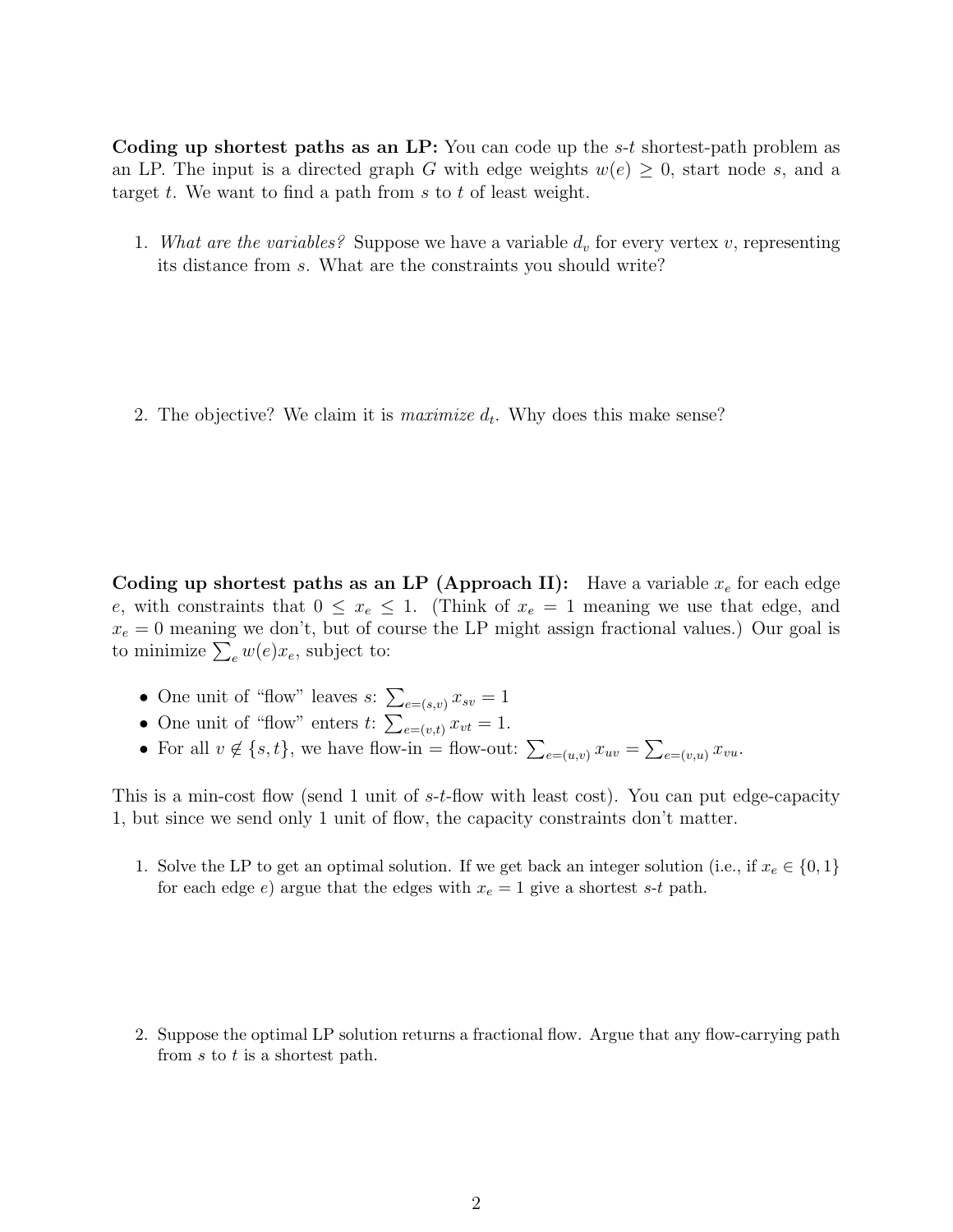Taking Duals Consider this maximization linear program:

$$
\max(x_1 + 3x_2 - 3x_3)
$$
  
s.t.  $x_1 + x_2 + 2x_3 \le 2$   
 $7x_1 + 2x_2 + 5x_3 \le 6$   
 $2x_1 + 2x_2 - x_3 \le 1$   
 $x_1, x_2, x_3 \ge 0$ 

1. Write down its dual LP. (Is it a maximization or minimization problem? What are the variables? Constraints?)

2. What is the dual of the dual?

Taking Duals II Write down the dual of this minimization LP. Some of the inequalities are greater-than and some are less-than, and not all contraints have all variables

$$
\max(x_1 - 3x_2 + 2x_3)
$$
  
s.t.  $3x_1 + 2x_2 \ge 2$   
 $2x_2 - x_3 \le 5$   
 $x_1, x_2, x_3 \ge 0$